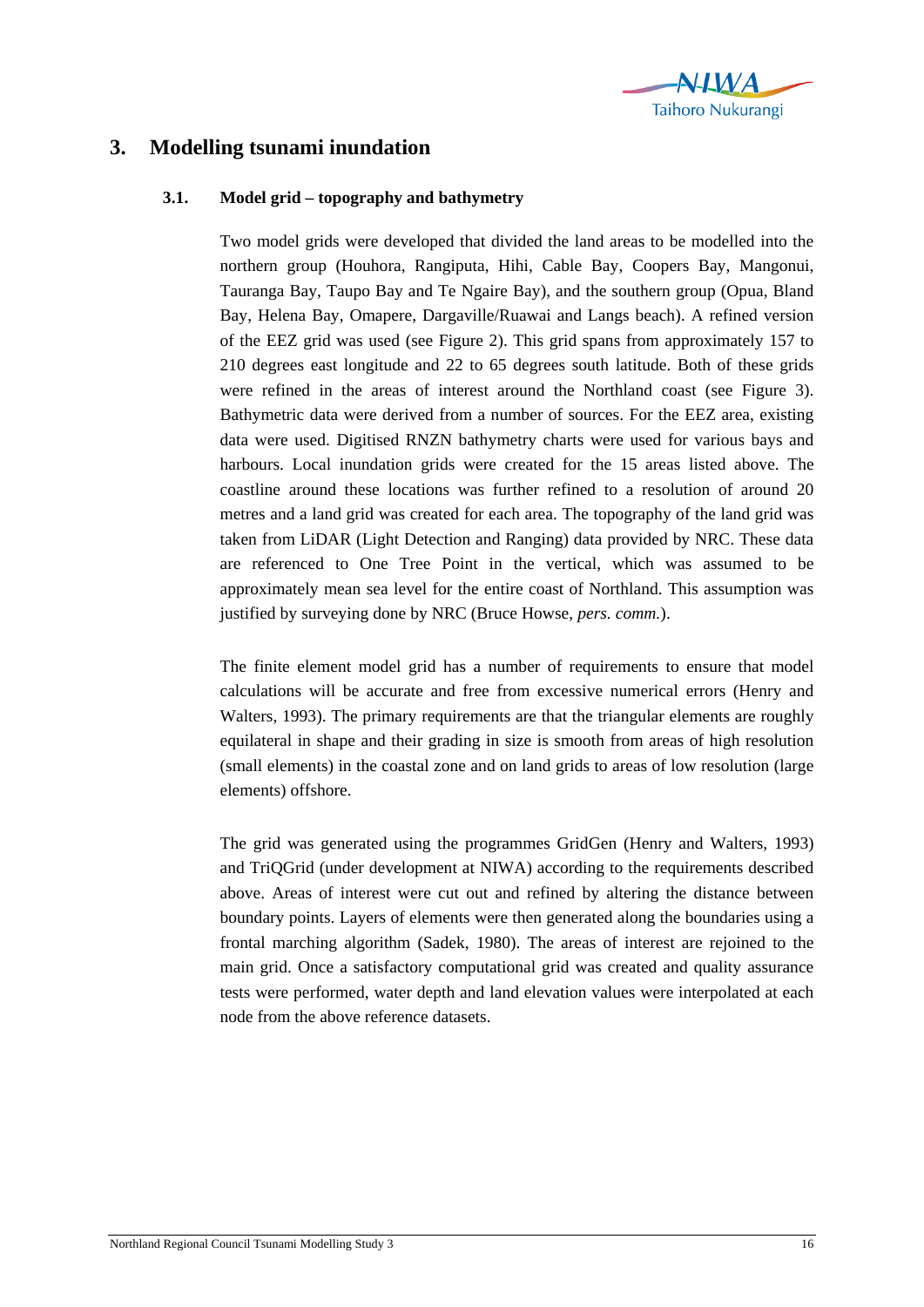



**Figure 2: Far-field Tsunami grid. Colour represents water depth. Denser colour shows extra refinement of elements in shallower coastal areas and areas of rapidly changing bathymetry.** 



**Figure 3: Close-up of the Region 2 grid around Northland. Colour represents water depth. The size of the elements can clearly be seen to grade in towards the complex coastline.**